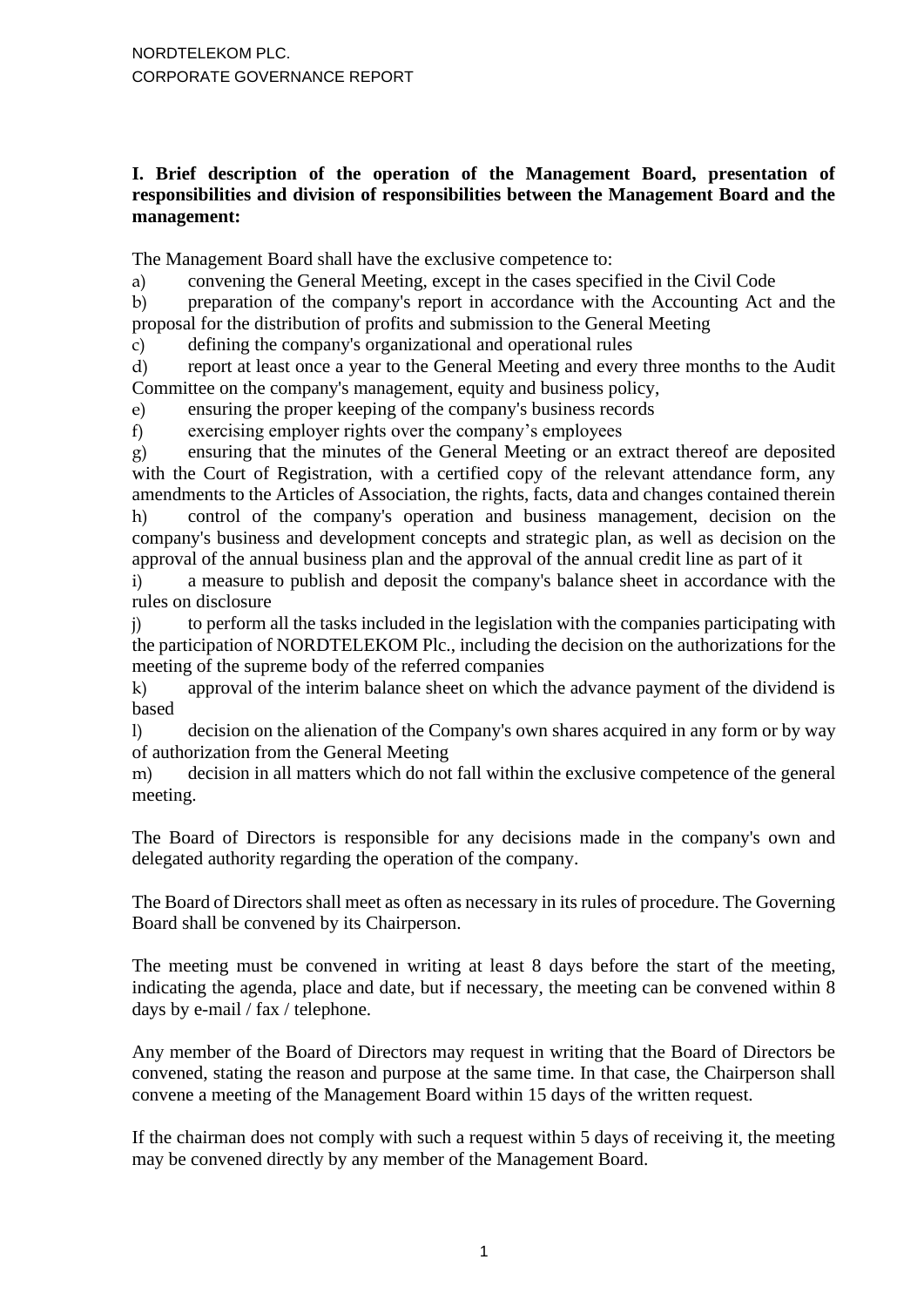The Chairman of the Board of Directors is responsible for preparing and conducting the meetings of the Board of Directors. In the event of the Chairman being prevented from attending, the member of the Board of Directors authorized by him shall perform the duties described in this section.

A meeting of the Board of Directors shall have a quorum if at least 3 of its members are present. It shall take its decisions by a simple majority, in the event of a tie, the President shall have the casting vote.

Minutes shall be taken of the meetings of the Management Board.

The minutes include:

- a) the place, time and regularity of the meeting,
- b) the names of the participants,
- c) the substance of the comments and the decisions taken on each item on the agenda,
- d) possible protests against the decisions

Voting against and abstaining from a proposal for a resolution shall not in itself constitute an objection, the objection shall be expressly mentioned.

Verbatim reports shall be drawn up at the request of any member.

The minutes shall be signed by the chairman of the meeting and by the secretary of the minutes, as well as by a member of the board of directors present at the meeting and elected as a verifier. The minutes of the meeting shall be sent to all members of the Management Board, whether or not they have attended the meeting, within three working days of the meeting.

The Board of Directors shall establish its own rules of procedure, however, if there is any discrepancy between its rules of procedure and the Articles of Association, the Articles of Association shall prevail.

A member of the Board of Directors may resign at any time, however, if the company's viability so requires, the resignation shall take effect only on the 60th day after its announcement, unless the company's general meeting could have elected a new member of the Board of Directors before that date. Until the resignation takes effect, the member of the Board of Directors shall take part in the adoption of urgent decisions and the taking of such measures.

The Company does not have a separate management beyond the Board of Directors.

### **II. Presentation of the members of the board of directors (in the case of board members, including the indication of the independence status of each member), description of the structure of the committees:**

The Board of Directors consists of 5 members. Its members are elected by the general meeting. The Board of Directors shall exercise its rights and functions as a body. The division of tasks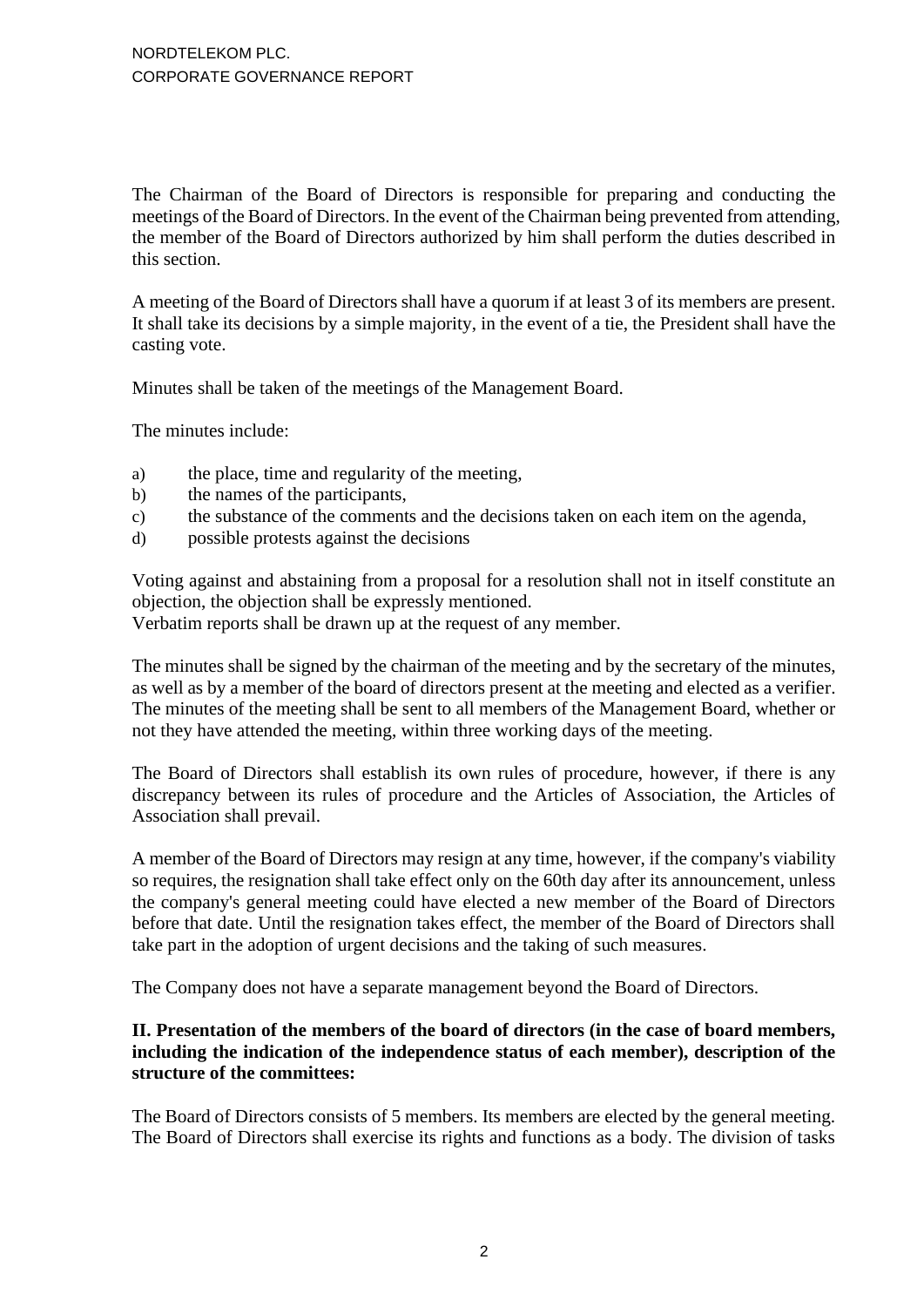and powers between the members of the Board of Directors is provided for in the Rules of Procedure of the Board of Directors, which are approved by the General Meeting.

The members of the Board of Directors shall normally be expected to perform such duties with care and - if the Civil Code. no exception - they are obliged to act on the basis of the priority of the interests of the Company. According to the general rules of civil law, the members of the Board of Directors are liable to the Company for damages caused to the Company by violating the law, the Articles of Association of the Company and the resolutions of the General Meeting of the Company. The liability of the members of the Board of Directors against the Company is joint and several in accordance with the rules of the Civil Code on joint damages. If the damage was caused by a decision of the board of directors, the member who did not participate in the decision or voted against the decision shall be released from liability. The members of the Board of Directors shall be fully and jointly and severally liable for any damage to the data, right or fact declared in the register of companies.

| <b>Name</b>      | Post          | <b>Start</b><br>of | Independence | His job/            |
|------------------|---------------|--------------------|--------------|---------------------|
|                  |               | assignment         |              | education           |
| Dr. Mihály Gácsi | Member of the | 10/07/2009         | Yes / No     | lawyer              |
|                  | Board         |                    |              |                     |
| Orsolya Szabóky  | Member of the | $10/15/2019$ -     | Yes/No       | potter and ceramic  |
|                  | <b>Board</b>  | 30.<br>Until April |              |                     |
|                  |               | 2021               |              |                     |
| Dr. Peter Nagy   | Member of the | 10/07/2009 -       | $Yes / No$   | lawyer              |
|                  | <b>Board</b>  | Until 10/25/2021   |              |                     |
| Gábor Tarány     | Member of the | 10/07/2009 -       | Yes/No       | engineer economist  |
|                  | <b>Board</b>  | Until 10/25/2021   |              |                     |
| Géza Földesi     | Member of the | 4/30/2020          | Yes / No     | engineer            |
|                  | Board         |                    |              |                     |
| Peifer Vivien    | Member of the | 10/25/2021         | Yes / No     | economist           |
|                  | Board         |                    |              |                     |
| Veronika Tóthová | Member of the | 10/25/2021         | Yes / No     | Technical school of |
|                  | <b>Board</b>  |                    |              | and<br>commerce     |
|                  |               |                    |              | catering            |
| Zoltán Miszlai   | Member of the | 1/11/2011          | Yes / No     | teacher             |
|                  | Board         |                    |              |                     |

untruthfulness of the report or the delay or failure to notify.

#### **III. An overview of how to exercise shareholder rights**

The shareholder is obliged to provide the nominal value or issue value of the share. This is the responsibility of the company. The shareholder is not liable for the company's obligations, with the exception specified by law.

The company may issue shares only after the registration of the joint stock company has taken place and the share capital or, if the nominal value and issue value of the shares are different, the issue value of the shares has been validly issued.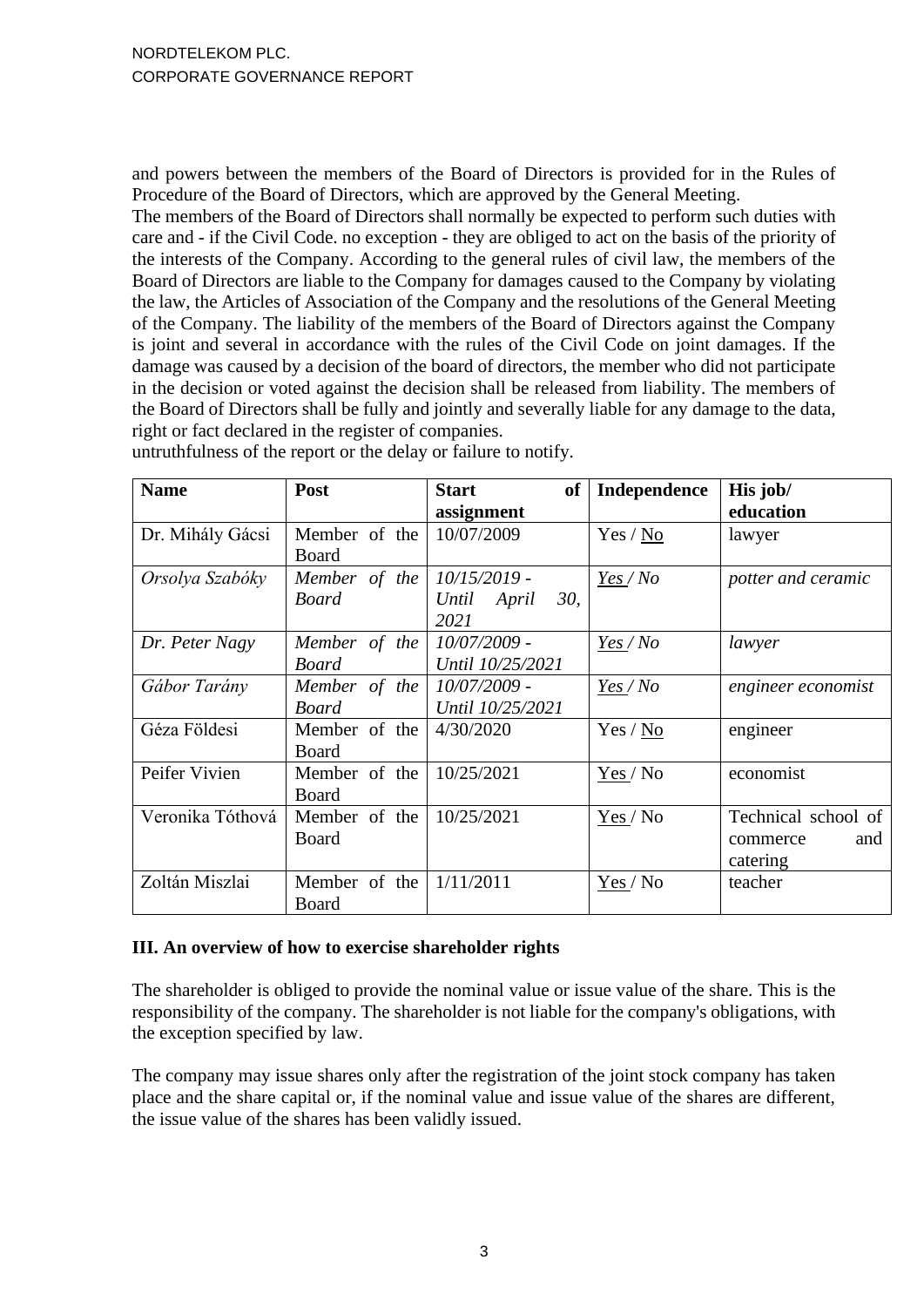The notice addressed to the shareholders for the payment of the nominal value or the issue value of the shares shall be published in the announcement sheet or on the website of the joint stock company.

The shareholder providing the non-monetary contribution shall be obliged to the company for a period of five years from the provision of the contribution so that the value indicated in the Articles of Association does not exceed the value of the non-monetary contribution existing at the time of the service. A change of ownership within this period does not affect the current liability of the member providing the contribution, it does not transfer to the new owner of the share (founder's liability).

If the shareholder fails to make the financial contribution undertaken in the Articles of Association by the date specified therein, the Board of Directors shall call for the performance within 30 days. The notice shall indicate that failure to perform will result in termination of the shareholder relationship.

In the event of an unsuccessful expiry of the 30-day period, the shareholder's relationship shall terminate on the day following the expiry of the period. The Board of Directors shall notify the shareholder thereof in the announcement form of the joint stock company or on its website. The founders must be notified by name.

A shareholder whose membership is governed by Article 7.3. shall be liable in accordance with the general rules of civil law for the damage caused to the joint stock company by the failure to make the contribution of property.

The owner of a share may not exercise shareholder rights if he or she acquires a share which he or she may not have under the law or the Articles of Association.

The shareholder is entitled to exercise the rights in possession of the share or a certificate of ownership issued in accordance with the relevant legal regulations after entry in the share register.

Property rights of the shareholder:

dematerialized share to be credited to a securities account (right to hold the shares) after the registration of the joint stock company in the register and the full payment of the share capital or, if the nominal value and issue value of the shares are different, the share account .

The shareholder is entitled to a proportionate share (dividend) of the profit of the joint stock company to be distributed and ordered to be distributed by the general meeting to the nominal value of its shares. A shareholder who owns a share on the date of the matching is entitled to a dividend.

The shareholder is entitled to the dividend only in proportion to the contribution already made (right to dividend).

In the event of the company's dissolution without a legal successor, the shareholder is entitled to a proportionate share of the assets remaining after the creditors have been satisfied ( right to a liquidation share ).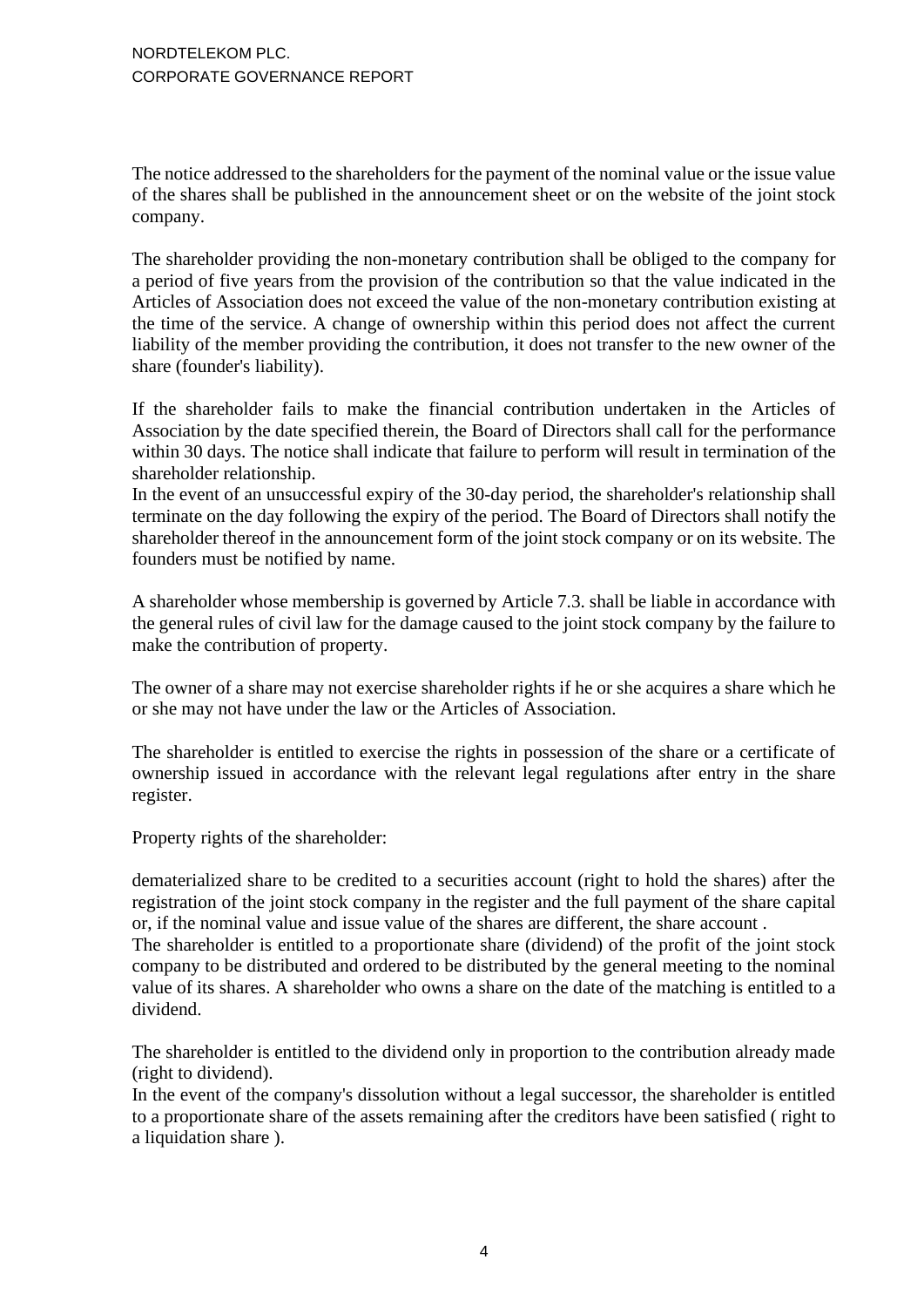General meeting rights of the shareholder:

All shareholders are entitled to participate in the General Meeting, to request information in accordance with the provisions of the Civil Code, to make remarks and motions, and to vote in the possession of the shares with the right to vote.

The Board of Directors shall provide the necessary information to all shareholders and the representatives of the shareholders when discussing the item on the agenda of the General Meeting.

The Board of Directors shall publish the relevant data of the report in accordance with the Accounting Act and the report of the Board of Directors and the Audit Committee at least 15 days prior to the General Meeting and at least twenty-one days prior to the General Meeting.

The Board of Directors shall provide the necessary information on the issue of the agenda of the General Meeting at the written request of all shareholders submitted at least 8 days before the date of the General Meeting.

As part of his right to information, the shareholder may inspect the business books and other business records of the joint stock company.

Minority rights of shareholders:

Members (shareholders) holding at least 1% of the votes may request the convening of the company 's main body at any time, stating the reason and purpose. If the board of directors does not arrange for a meeting of the supreme body to be convened as soon as possible within eight days of receipt of the request, the company court shall convene a meeting of the supreme body at the request of the requesting members or authorize the requesting members to convene the meeting.

a) Shareholders holding at least 1% of the votes may request the Board of Directors to put an issue on the agenda of the General Meeting in writing, stating the reason and purpose. Shareholders may exercise this right within eight days of the publication of the notice convening the general meeting. The Management Board shall put the motion on the agenda.

b) Shareholders holding at least 1% of the votes may request the appointment of an independent expert.

Any shareholder, as well as any member of the board of directors, may request a judicial review of an infringing resolution passed by the general meeting.

An action for annulment of a decision may be brought against a legal person within 30 days of the date on which the right holder became aware of the decision or could have become aware of it. No action shall be brought after the expiry of a period of one year from the date of the decision. A person who has consented to the adoption of a decision by a vote shall not have the right to sue, unless he or she has voted in favor of the decision due to error, deception or unlawful threat.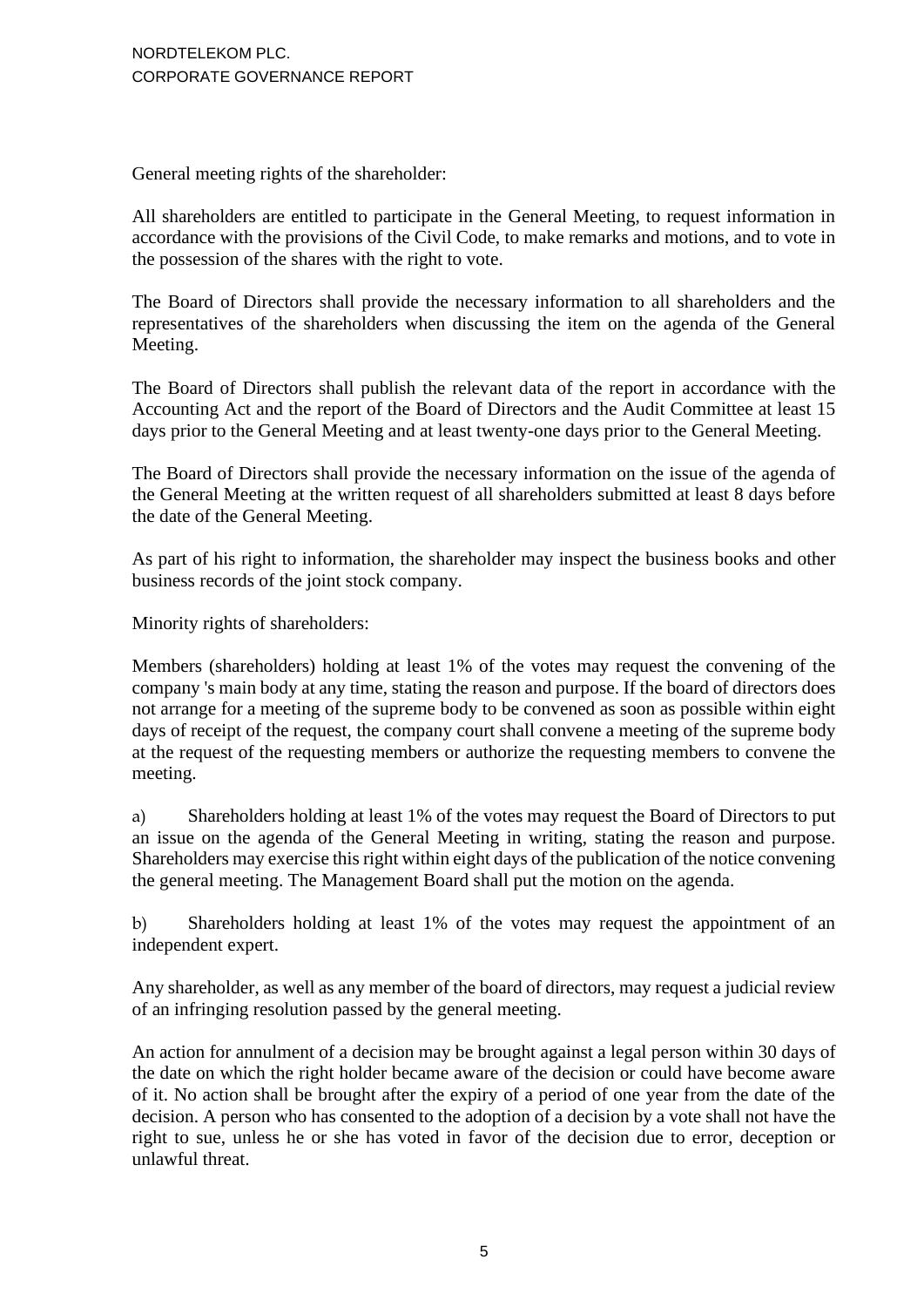If the general meeting rejects the motion to enforce the company's claim against the shareholders, senior executives or the auditor, and if the general meeting abstains from resolving a resolution on such a duly announced motion, a resolution of 1% of the votes cast shareholders may assert the claim on behalf of the company for the benefit of the company within thirty days from the date of the general meeting, subject to the loss of rights.

### **ARC. Description of the number of meetings of the Management Board and the Audit Committee during the period, indicating the attendance rate:**

The Board of Directors met 5 times during the period, each time with 3 members. The Audit Committee met twice with 2 members.

#### **V. Presentation of the work of the Management Board and the aspects taken into account in the evaluation of each member. An indication of whether the valuation carried out during the period resulted in any change.**

Criteria for evaluating the Board of Directors and its members: effectiveness; shareholder and share-oriented attitude; accuracy. Both the Board of Directors and its members have been shown to be adequate in the above respects.

### **VI. A report on the functioning of each committee, including a professional presentation of the committee members, the number of meetings held and the turnout, as well as the main topics discussed at the meetings and the general functioning of the committee.**

The Board of Directors met once for the election of the auditor, once for the election of the General Meeting, once for the preparation of the Annual General Meeting and once for the election of the Chief Executive Officer and once for the reduction of share capital. Due to the election of the auditor, the Audit Committee met once and in connection with the Annual General Meeting once with the participation of 2 out of 3 members during the given period. The Board of Directors did not take any decision contrary to the proposal of the Audit Committee.

The professional presentation of the members of the committee is marked above.

### **VII. Presentation of the system of internal controls, evaluation of the activity of the given period. Report on the effectiveness and efficiency of risk management procedures. (Information on where shareholders can view the report of the board of directors on the operation of internal controls.)**

The internal audit activity is performed by the Audit Committee in accordance with the Articles of Association. During the given period , the Audit Committee did not reveal any errors or special risks in the performance of this activity. The Board of Directors did not publish a separate report on the operation of internal controls.

# **VIII. Information on whether the auditor performed an activity that is not related to the audit.**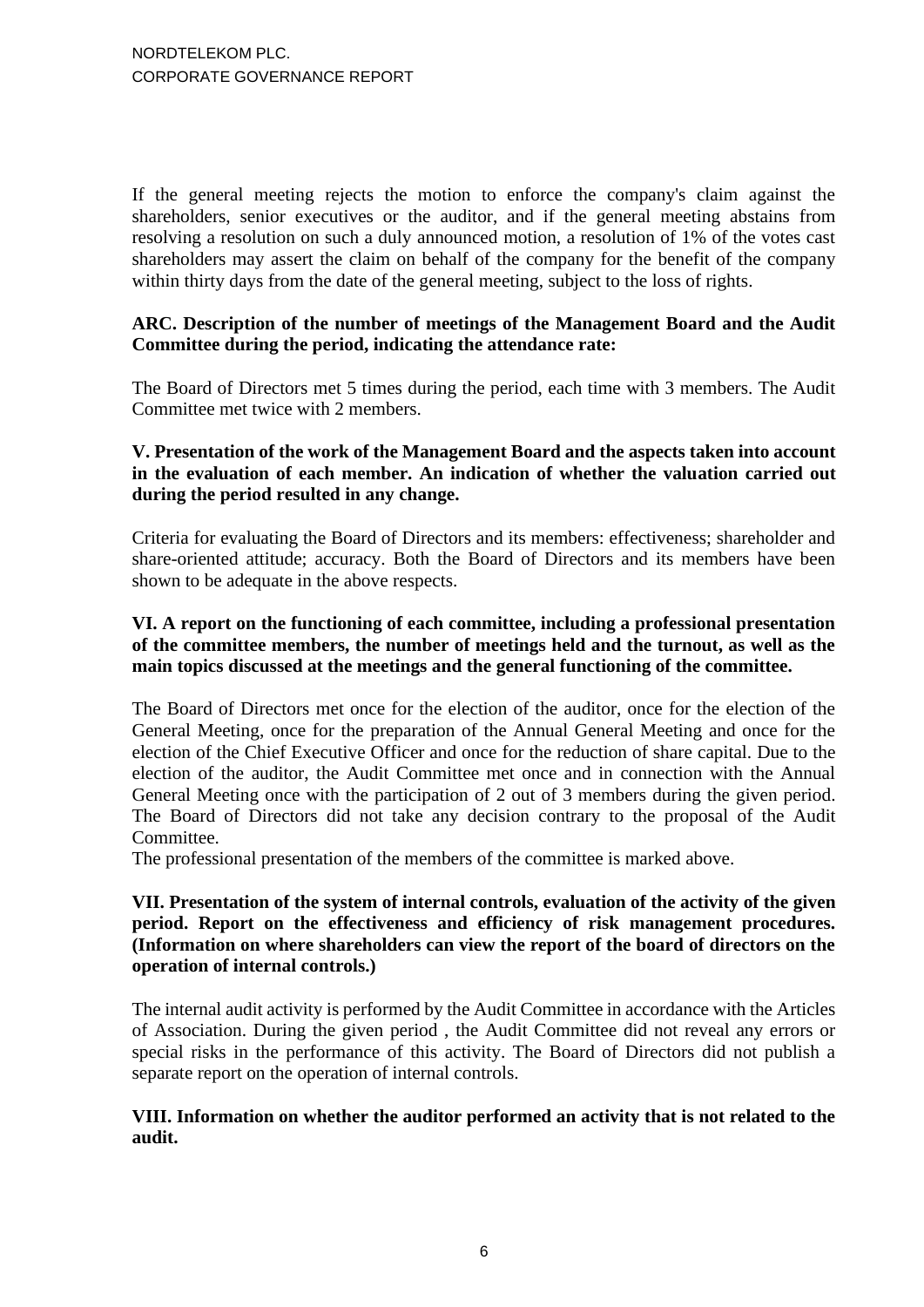The auditor did not perform any non-audit activities during the period.

### **IX. An overview of the Company's disclosure policy and insider trading policy.**

The Company develops its disclosure policy and insider trading policy in accordance with applicable law. The Company publishes the necessary information, notices and reports on the website [www.bet.hu , on the website](http://www.bet.hu/) [www.kozzetetelek.hu a](http://www.kozzetetelek.hu/)nd on its own website, [www.nordtelekom.hu in accordance with the legal regulations .](http://www.nordtelekom.hu/)

# **X. Brief description of the rules related to the conduct of the general meeting.**

The General Meeting shall be convened by the Board of Directors by means of a notice published in the manner specified in the Articles of Association at least 30 days before the starting date of the General Meeting.

If an extraordinary general meeting is convened at the initiative of the acquirer due to a shareholder resolution related to the public tender offer for the shares of the joint stock company or after the successful public tender offer procedure, the general meeting must be convened at least 15 days before the start date.

The notice convening the general meeting must contain:

-the company name and registered office of the joint stock company

-marking the place, time and agenda of the general meeting

-the manner in which the general meeting is to be held

-in the case of a conference general meeting, the name and contact details of the voting proxy -the conditions required for the exercise of voting rights provided for in the statutes

-in the event of a quorum of the General Meeting, the place and time of the repeated General Meeting,

-the conditions for exercising the right to supplement the agenda, as well as the place where the original and full texts of the draft resolutions and the documents to be submitted to the general meeting are available.

The office of the Chairman of the General Meeting shall be elected by the General Meeting from among the shareholders or members of the Board of Directors on the proposal of the Chairman of the Board of Directors.

Chairman of the General Meeting:

-checks the proxies of the shareholders' representatives present

-determine the quorum of the meeting on the basis of the attendance sheet or, in the event of a quorum, postpone the meeting in accordance with the regulations for the repeated general meeting

-make a proposal to the General Meeting on the identity of the certifying shareholder and the tellers of the minutes

-appoint the Registrar

-chair the deliberations in the order specified in the notice convening the general meeting

-if necessary, limit the duration of individual and repeated speeches in a general manner,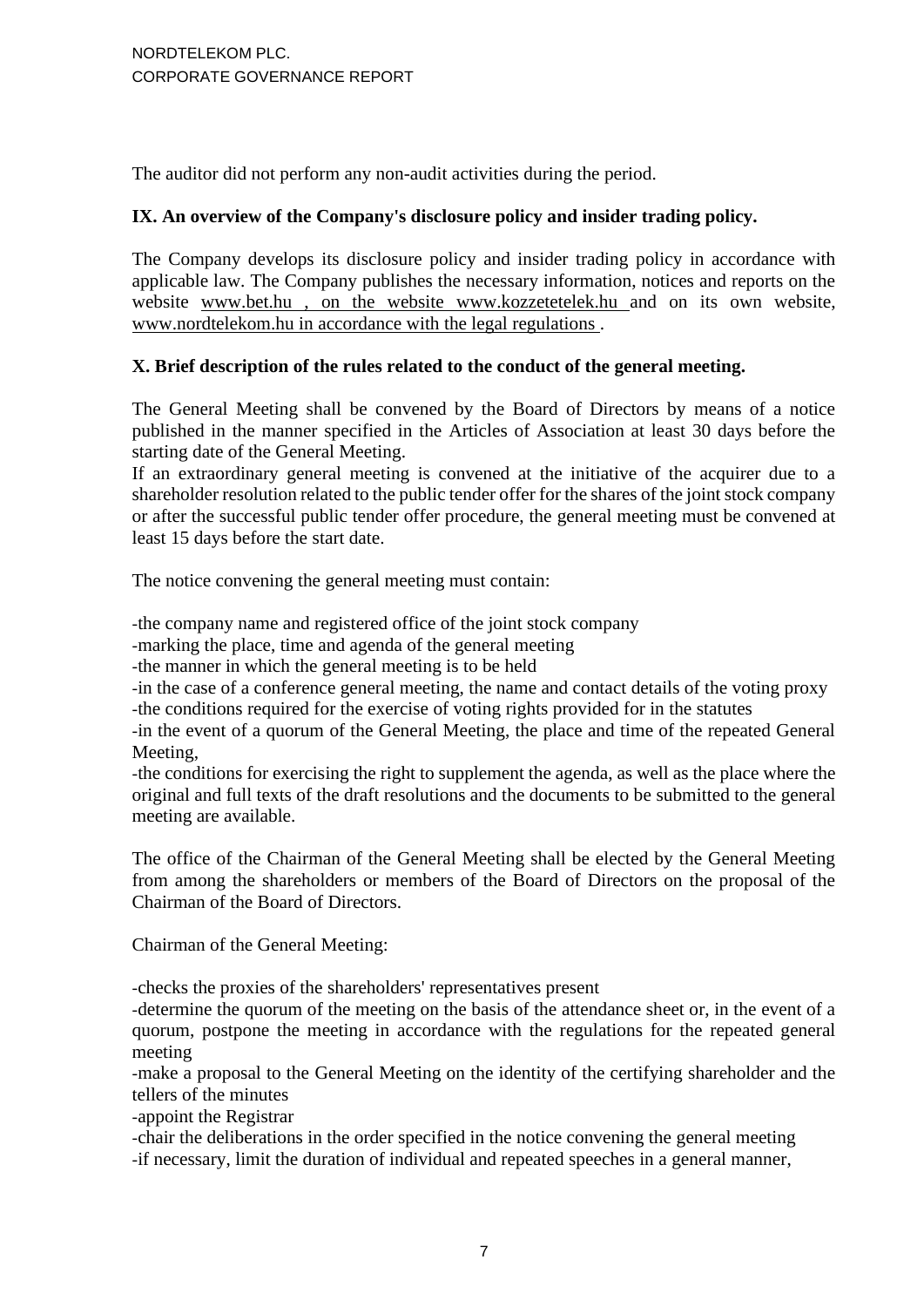-it shall order a vote, present its result and state the resolution of the general meeting -order a break

-ensures the preparation of the minutes of the general meeting and the attendance form -closes the general meeting when all the items on the agenda have been discussed.

The General Meeting has a quorum if it represents a shareholder representing more than half of the votes represented by the voting shares, or if a shareholder is represented in accordance with Article 11.12. his proxy in accordance with point. If the quorum is not met, a quorum shall be convened at least ten days and not more than twenty-one days after the original date, irrespective of the extent of the voting rights represented by those present on the items on the original agenda.

The general meeting may be suspended at most once. If the general meeting is suspended, it must be resumed within 30 days. In this case, the rules governing the convening of the general meeting and the election of the officers of the general meeting shall not apply. The general meeting may be suspended only once. A quorum at a general meeting held as a continuation of a suspended meeting shall be examined in the same manner as at the beginning of the general meeting.

The shareholder may also exercise his shareholder rights through a representative. A representative may represent more than one shareholder, but a shareholder may have only one representative. The power of attorney shall be valid for a general meeting or for a specified period, but not exceeding 12 months.

The validity of the power of attorney also extends to the resumption of the suspended general meeting and the reconvened general meeting due to the lack of a quorum. The power of attorney must be submitted to the company in a public document or in a private document of full probative value.

The revocation of the power of attorney shall take effect against the company only if it has been submitted to the chairman of the general meeting before the opening of the general meeting or, if the power of attorney relates to a vote on a specific agenda, before the agenda is discussed. The provisions on the granting of an authorization shall apply to the revocation of the authorization.

A shareholder's proxy may not be a member of the board of directors, the head of the company, a senior employee of the joint stock company, and the auditor.

The securities account manager, the custodian or the clearing house may, on behalf of the shareholder, exercise the shareholder's rights against the joint-stock company in its own name on the basis of a written contract concluded with the shareholder. The contract shall provide for the manner of communication between the shareholder and the shareholder's proxy, requesting and giving instructions, and fulfilling the obligation to provide information.

The activities of a shareholder's proxy may extend to the exercise of all shareholder rights to which the shareholder is entitled. A shareholder's proxy may exercise shareholder rights only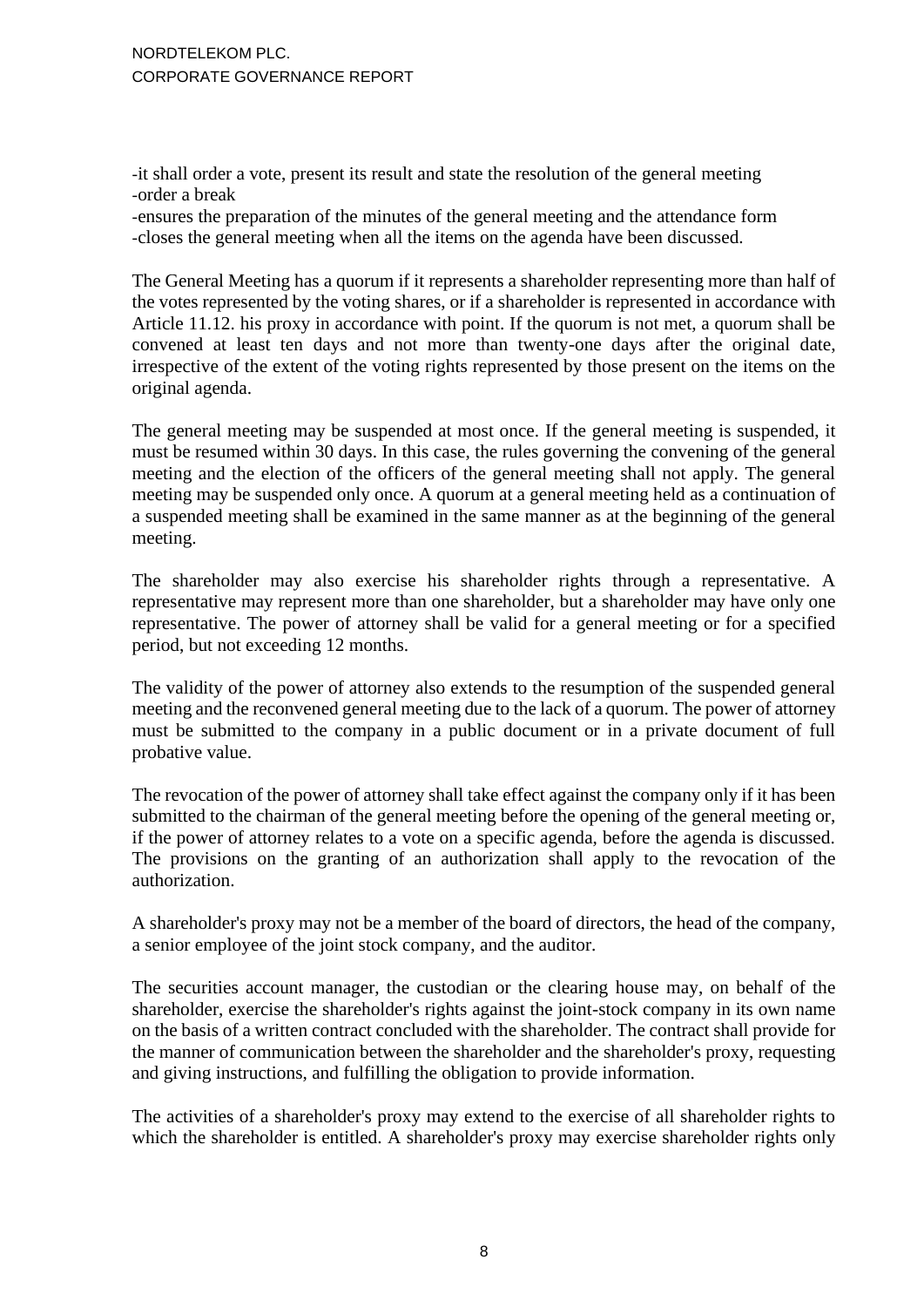on the basis of the shares registered in the securities account maintained by him or deposited with him.

A shareholder's proxy may exercise shareholder rights against the joint-stock company after it has been entered in the share register as a shareholder's proxy. The entry must include the number of shares on which the exercise is based per share type.

In exercising shareholder rights, he is required to exercise due diligence on the part of such a person. He is obliged to indicate or declare that he is not acting as owner but as a proxy for shareholders. In the course of this activity, he may use a contributor only to a justified extent. Its activities must not be aimed at abusing rights.

At the request of the shareholder, the joint-stock company or the MNB, he is obliged to designate the shareholders he represents, and at the request of the joint-stock company or the Supervision, he is obliged to certify the existence of the order. If he fails to do so, his voting rights in relation to the joint stock company may not be exercised.

The proxy of the shareholder is obliged to inform the shareholder of the joint stock company in the manner and in the time specified in the contract. and Act CXX of 2001 on the Capital Markets. on the announcements published on the basis of the provisions of the Act (hereinafter: Tpt.), on the resolutions of the General Meeting and their content, as well as on the measures taken in the scope of exercising the rights of shareholders and their consequences.

It is obliged to inform the shareholder about all information that has come to his / her knowledge in connection with the joint-stock company and about the content of the documents in his / her possession. The shareholder is obliged to provide a copy of the documents at any time upon request.

Prior to the general meeting, he is obliged to request the shareholder's instructions in writing. He shall request the instruction from the shareholder at such a time that the shareholder has sufficient time to give the instruction. The request for instructions shall describe in detail the items on the agenda of the general meeting and the proposals sent by the joint-stock company to the shareholders.

In the absence of an instruction from the shareholder, or if the instruction of the shareholder is not clear, the shareholder's proxy may not exercise the shareholder's voting right.

In the absence of an instruction from the shareholder, the shareholder's proxy may exercise the shareholder's voting right only if:

a) in the request for instructions, stated the content and reason for the vote he proposed, in accordance with the items on the agenda, provided that:

b) the contract for the activities of the shareholder's proxy expressly contains the general proxy of the shareholder's proxy, which may be revoked at any time by the shareholder, that if the shareholder does not respond to the request for instructions, it means approval of the content of the vote provided by the shareholder's proxy.

During the voting at the General Meeting, the proxy of the shareholder shall ensure the proportions in accordance with the different instructions of the shareholders.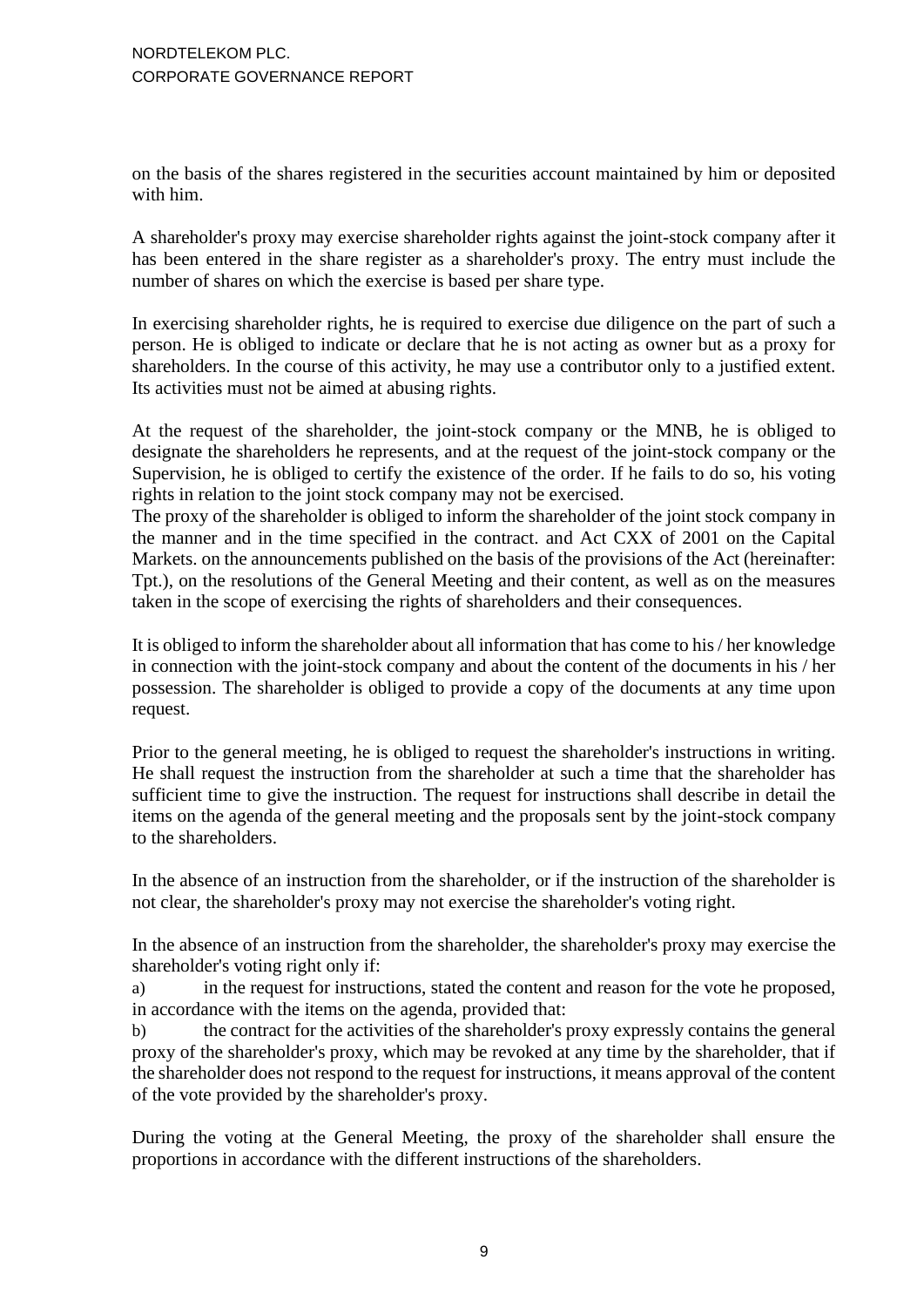In the event of termination of the contract for the exercise of shareholder rights, the shareholder's proxy shall immediately notify the joint-stock company if it has previously been entered in the share register as a shareholder's proxy.

The proxy of the shareholder shall immediately ensure the cancellation of the entry in the share register as a proxy of the shareholder in the case of a written order of the shareholder.

The name of the shareholder or shareholder's proxy intending to participate in the General Meeting shall be entered in the share register by the second working day prior to the start date of the General Meeting.

The person whose name is included in the share register at 6 pm on the second working day before the start of the General Meeting is entitled to exercise the shareholders' rights at the General Meeting. The closing of the share register does not restrict the right of the person registered in the share register to transfer his shares after the closing of the share register. The transfer of a share prior to the commencement date of the General Meeting shall not preclude the right of a person entered in the share register to attend the General Meeting and to exercise his rights as a shareholder.

The shareholder is entitled to exercise the shareholder rights in possession of the share or certificate of ownership after entry in the share register.

dematerialized share, the securities account manager is obliged to issue a certificate of ownership of the share at the request of the shareholder. The certificate of ownership must contain the company name of the joint stock company, the type of shares, the number of shares, the company name and signature of the manager of the securities account, the name (company name) and residence (registered office) of the shareholder.

The certificate of ownership issued for the exercise of the right to participate in the general meeting is valid until the day of the general meeting or the repeated general meeting.

After the issuance of the certificate of ownership, the securities account manager may transfer the change in the securities account to the share only with the simultaneous revocation of the certificate of ownership.

Proof of ownership is not required for the exercise of shareholder rights, if the right is established by means of ownership matching in accordance with the provisions of the Articles of Association, in accordance with the Act on Securities.

In the case of a shareholder reconciliation initiated by the joint stock company, if it is related to the closing of the share register prior to the next general meeting, the head of the share register shall delete all data in the share register valid at the time of the shareholder reconciliation.

If the company's shares are listed on the Budapest Stock Exchange, the company may initiate an ownership match in order to establish the identity of the shareholder. The share register updated on the basis of the shareholder reconciliation contains the data of the shareholders for whom the securities account manager provided data during the shareholder reconciliation or for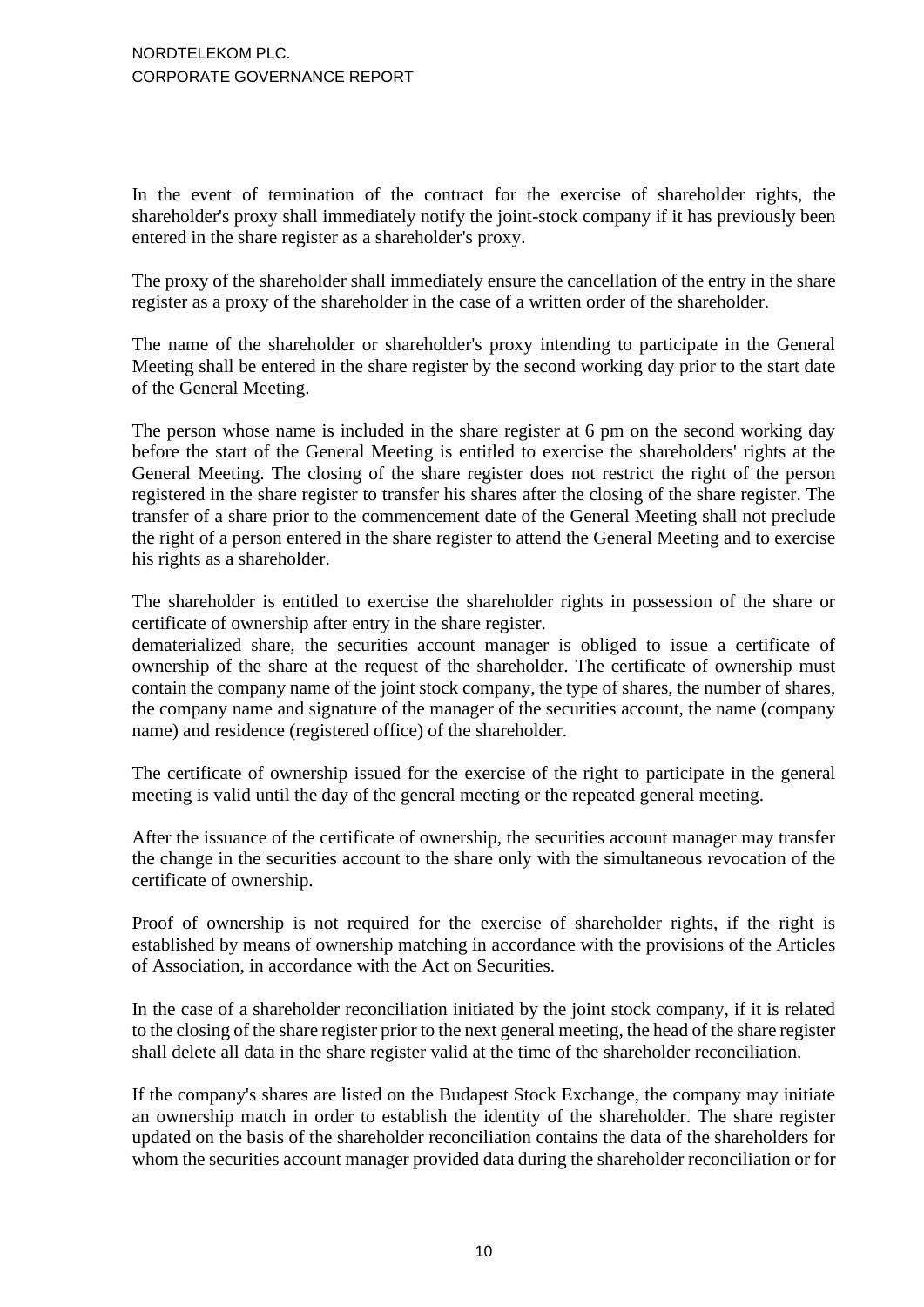whom the securities account manager confirmed - together with other necessary data - before the closing of the shareholder reconciliation they were the owners of the share.

If the above conditions are met, the shareholder will receive a receipt and a ballot paper.

The ballot paper shall indicate the type and nominal value of the share and the extent of the voting rights that may be exercised by the shareholder. At the General Meeting, the shareholders exercise their voting rights to the extent indicated in the share register.

Each ordinary share entitles its holder to one vote. A shareholder may not exercise his voting right if he has not fulfilled his due financial contribution.

The decision-making at the general meeting is subject to open voting and subject to the decision of the general meeting

-by presenting or casting ballot papers drawn up by the board of directors, or

-by raising his hand, or

-takes place in a manner determined on site.

At the request of shareholders representing at least 1/10 of the share capital -a secret ballot shall be ordered on any matter -roll-call votes on any matter shall be ordered.

During the vote, all amendments and original proposals for resolutions shall be put to the vote, whether or not the proposal has become obsolete as a result of a decision adopted in the meantime. The General Assembly shall first vote on the proposed amendments in the order in which they were submitted, and then the original proposed resolution shall be put to the vote.

If the vote is taken with a ballot paper, the vote cast with a ballot paper that is not clearly filled in shall be deemed invalid. Only "yes" and "no" votes are counted, "abstentions" are votes not cast.

The resolutions of the General Meeting shall be taken by a simple majority, except for the provisions of Article 11.2. ( a) to (c), (g) and (n), in which a resolution of the general meeting is taken by a majority of at least 3/4 of the shareholders present at the general meeting.

An attendance form and minutes of the general meeting shall be prepared. The report must include:

a) the company name and registered office of the joint stock company

b) the manner, place and time of the general meeting

c) the names of the chairman of the general meeting, the secretary of the minutes and the verifier of the minutes, as well as the names of the tellers

d) the most important events that took place at the general meeting, the motions made

e) the way the decision is made

f) proposals for resolutions, resolutions, the number of votes cast and votes against and the number of abstentions

g) the shareholder's objection to a resolution by a member of the board of directors, if the protester so requests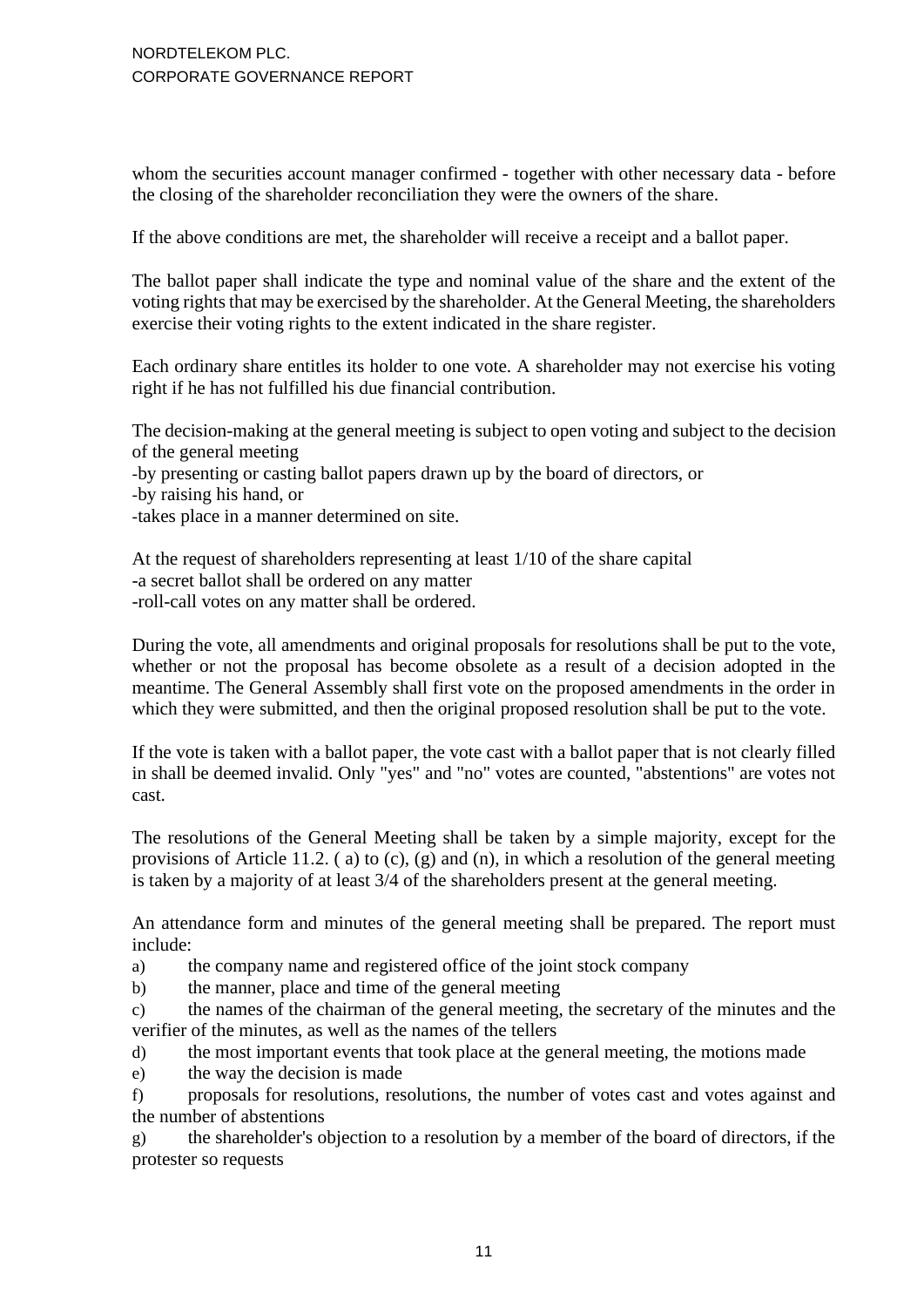h) the case of a roll-call or secret ballot, the manner in which that vote is to be taken and the result thereof

The minutes shall be signed by the secretary of the minutes and the chairman of the general meeting and authenticated by a shareholder present elected for this purpose.

The attendance sheet shall be authenticated by the signature of the chairman of the general meeting and the secretary of the minutes.

The Board of Directors shall submit a certified copy of the minutes or an extract thereof, the attendance sheet and the notice convening the general meeting to the court of registration within 30 days after the end of the general meeting.

Any shareholder may request the issuance of an extract or a copy of the minutes of the general meeting from the Board of Directors.

may be held at a place other than the registered office or premises of the joint-stock company, except for the Conference General Meeting .

Shareholders may not decide without holding a general meeting.

The General Meeting may also be held in such a way that the shareholders - or our proxies participate not by direct personal presence, but by means of an electronic communication device that enables the exercise of shareholder rights equivalent to personal participation.

The general meeting may also be held in such a way that the shareholders are partly directly present in person, while other shareholders are connected to the general meeting by electronic means.

A shareholder who wishes to attend the general meeting in person must notify the board of the company in writing of this intention at least five days before the date of the general meeting. Shareholders who do not indicate their intention to attend in person within the above 5-day period shall be deemed to wish to attend the conference meeting by electronic means.

The Board of Directors shall appoint a person authorized to vote for the duration of the Conference Meeting, who shall be available to all shareholders at the time of the Conference Meeting. Shareholders may also exercise their voting rights by proxy. The name of the person authorized to vote and their contact details during the conference general meeting shall be indicated in the invitation to the general meeting.

No conference meeting:

- a) at the company's annual general meeting,
- b) by connecting to the Internet which is unsuitable for the transmission of voice,

c) if shareholders holding at least 1% of the votes object in writing at least 5 days before the general meeting, stating the reason, and at the same time requesting that the general meeting be held in the traditional manner in the personal presence of the shareholders.

The articles of association authorize the general meeting to decide on the following matters in a resolution of the general meeting: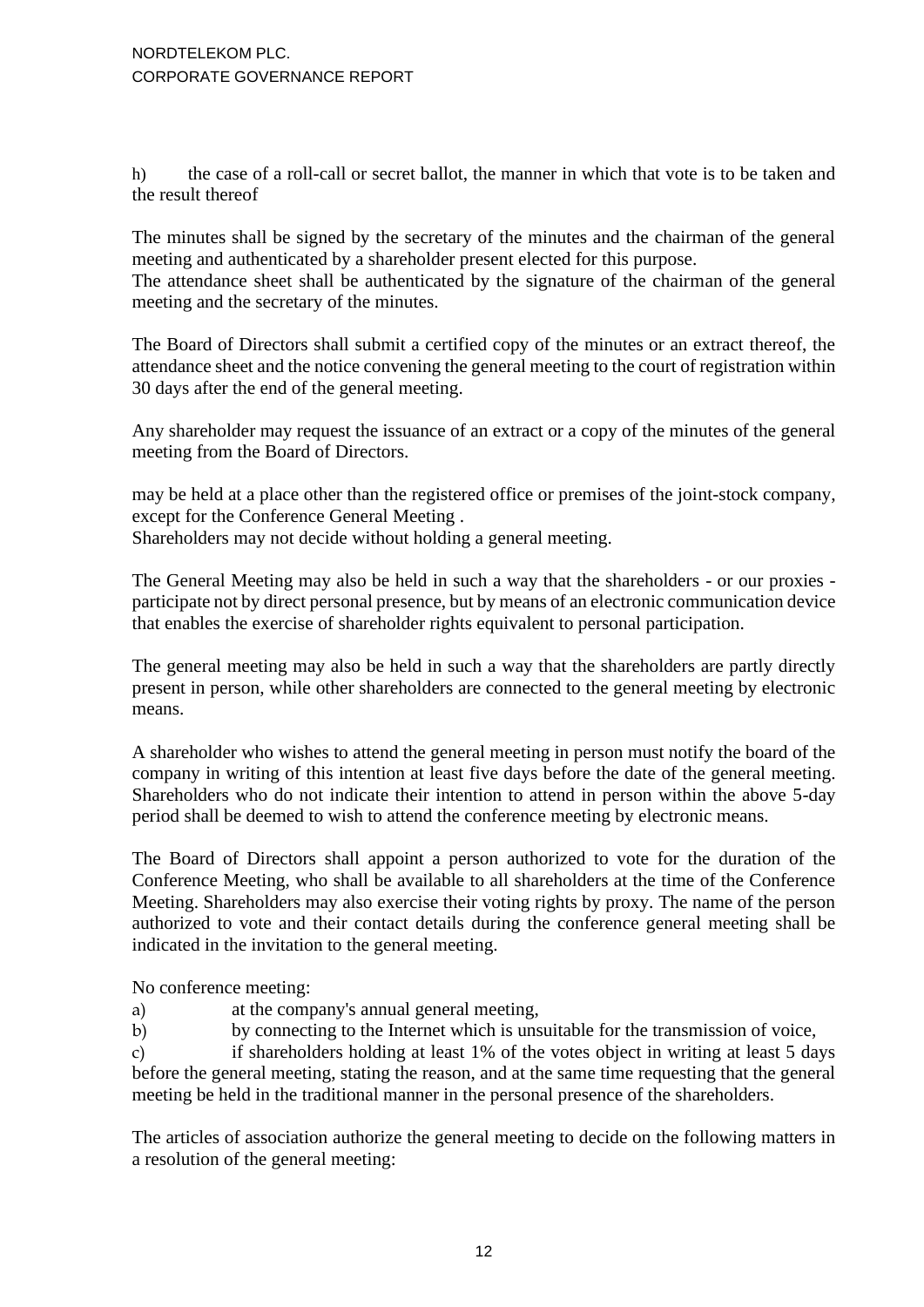a) on the verification of the identity of the shareholders and their proxies participating in the general meeting by electronic means,

- b) on the method of voting and the authentic establishment of the result,
- c) on the election of the officers of the General Meeting,
- d) on the conditions for the exercise of the shareholder 's right to speak and propose.

The statements made and the decisions taken at the general meeting held by electronic means shall be recorded in an authentic manner so that the latter can be verified. If the resolution passed at the general meeting is to be submitted to the court of registration, a report shall be drawn up on the basis of the recording, which shall be certified by the board of directors.

The place of the conference general meeting may only be the registered office or premises of the company.

The members of the Board of Directors and the auditor shall participate in the general meeting with the right of deliberation, there they may comment on the agenda, make proposals, and if any shareholder so requests, they are obliged to provide information.

If the shares of the joint stock company have been listed on the Budapest Stock Exchange, the Board of Directors shall submit the responsible corporate governance report to the General Meeting at the Annual General Meeting together with the report pursuant to the Accounting Act. In the report, the Board of Directors summarizes the responsible corporate governance practices followed by the company in the previous business year and states the differences with which it has applied the Corporate Governance Recommendations of the Budapest Stock Exchange. The report shall be published on the company's website. The General Meeting shall decide on the adoption of the report separately.

The company is obliged to publish the resolutions passed at the general meeting in the manner and at the time specified in a separate law on securities.

### **XI. Demonstration of how the issuer complies with Act LXVII of 2019 on the promotion of long-term shareholder participation and the amendment of certain laws for the purpose of legal harmonization. Act IV. Chapter.**

The Company complies with Article IV of the above legislation. has formulated its Remuneration Policy in accordance with the provisions of Chapter II, which will be on the agenda of the General Meeting in case of any significant changes in accordance with the legal provisions, but at least every four years. When preparing the Remuneration Report, the Company complies with Section IV of the above legislation. The relevant provisions of this Chapter and the Remuneration Policy shall prevail.

# **XII. FT Report** :

As part of the Corporate Governance Report, the Company declares the compliance with the recommendations of the Corporate Governance Recommendations ("FTA ") issued by the Budapest Stock Exchange as part of the Corporate Governance Report during its own corporate governance practice. .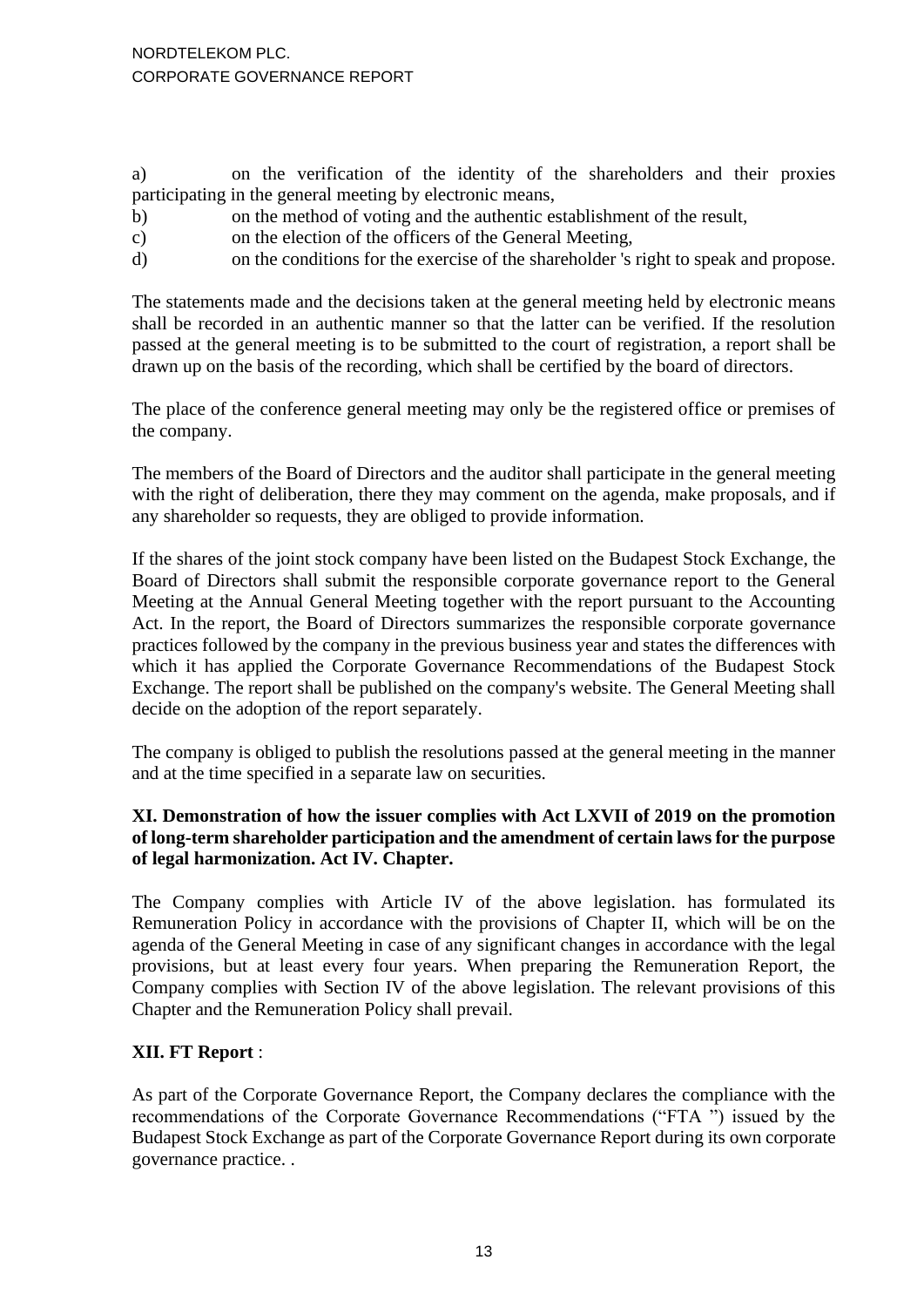Level of compliance with the Recommendations

The company shall indicate whether or not it applies the relevant recommendation or, if not, provide a brief statement of the reasons why it has not applied that recommendation.

1.1.1. The company has an organizational unit dealing with investor relations, or a person appointed for this purpose performs these tasks. Yes No Explanation:

1.1.2. The company's articles of association can be viewed on the company's website. Yes No Explanation:

1.1.4. To the extent that the Company's Articles of Association allow shareholders to exercise their rights in their absence, the Company will publish on its website the terms and conditions thereof, including the necessary documents. Yes No Explanation:

1.2.1. The company has published in a summary document on its website the rules for the conduct of general meetings and the exercise of shareholder voting rights. Yes No Explanation: Included in the Articles of Association.

1.2.2. The company has disclosed the exact date on which the number of persons entitled to participate in the given corporate event will be determined (the closing date) and the date on which the shares entitling to the given corporate event will be last traded. Yes (Complies) No Explanation: The record date is included in the publication and a reference to the procedure of KELER Zrt.

1.2.3. The general meetings of the company were held in such a way as to allow as many shareholders as possible to attend. Yes No Explanation:

1.2.6. The company did not restrict the shareholder from appointing a separate representative for each general meeting for each general meeting. Yes No Explanation: Article 11.12. a shareholder may have only one representative, which regulation is justified by the purity of the vote .

1.2.7. In addition to the proposal for a resolution of the Board of Directors, the opinion of the Supervisory Board was also available to shareholders in the case of the proposals prepared for the agenda items. Yes (Complies ) No Explanation: The Company has a Board of Directors.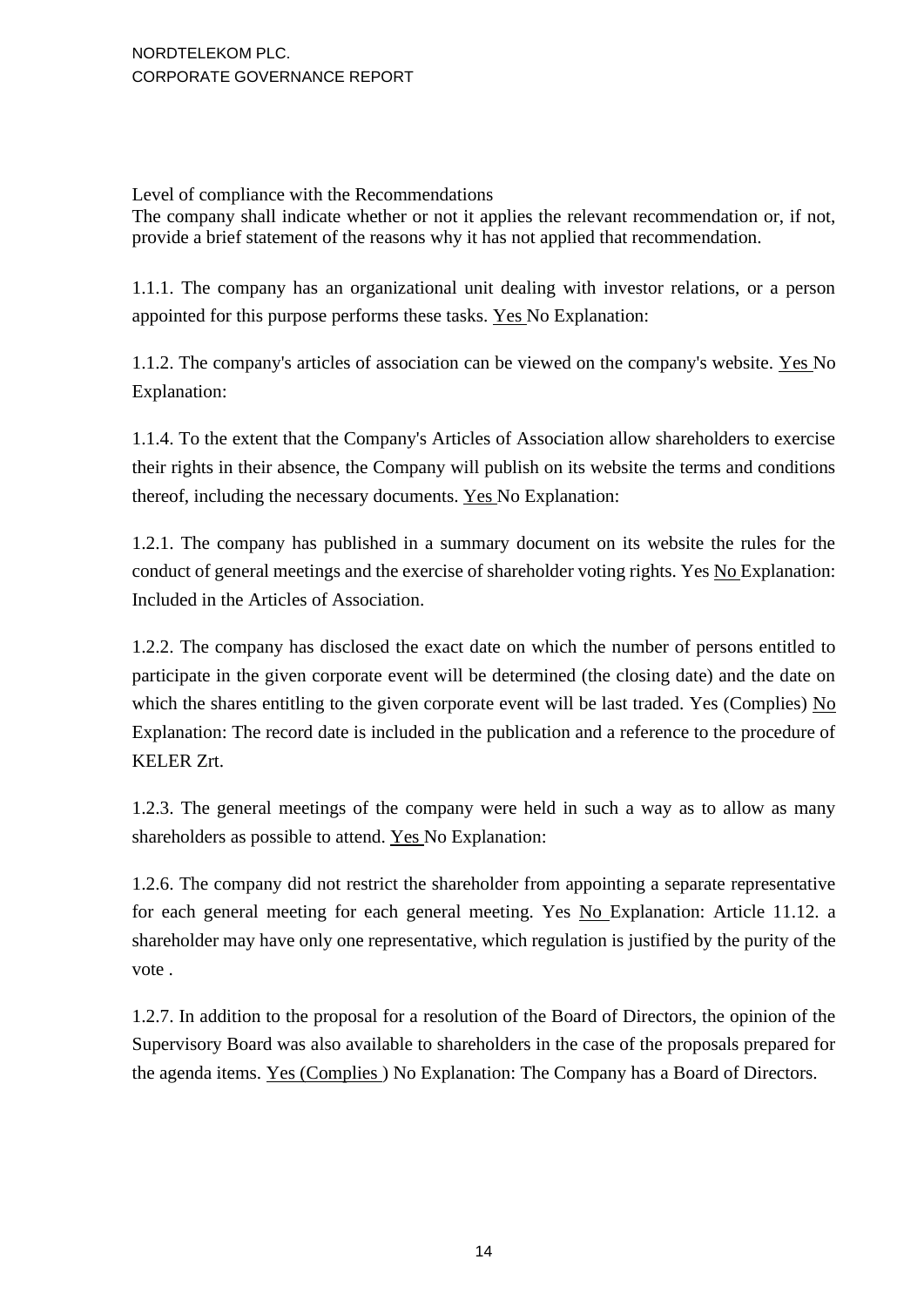1.3.3. The company did not restrict the right of shareholders participating in the general meeting to provide information, comment and make any preconditions, except for the measures taken to ensure the proper and proper conduct of the general meeting. Yes No Explanation:

1.3.4. By answering the questions raised at the General Meeting, the company ensured compliance with the information and disclosure principles set out in the legal and stock exchange regulations. Yes No Explanation:

1.3.5. Within three working days of the general meeting, the company published on its website the answers to the questions that could not be answered satisfactorily by the representatives of the company's bodies present at the general meeting or the auditor, or published information on the reasons for not responding. Yes No Explanation: This has not happened, but it is handled properly.

1.3.7. The chairman of the general meeting ordered a break or proposed to suspend the general meeting if a motion or proposal was received on the issues on the agenda of the general meeting that the shareholders could not get acquainted with before the general meeting. Yes No Explanation: This has not happened, but it is handled properly.

1.3.8.1. The Chairman of the General Meeting did not use a consolidated voting procedure for the decision on the election and removal of senior executives and members of the Supervisory Board. Yes (Complies) No Explanation: It is justified to ensure a minimum number of members of the Board of Directors.

1.3.8.2. In the case of senior executives and members of the Supervisory Board nominated with shareholder support, the company provided information regarding the identity of the supporting shareholder ( s ). Yes No Explanation: This has not happened, but it is handled properly.

1.3.9. Prior to the discussion of the agenda items related to the amendment of the Articles of Association, the General Meeting decided by a separate resolution whether it intends to decide on certain items of the amendment to the Articles of Association separately or by consolidated resolutions. Yes No Explanation: There were no points to be modified separately.

1.3.10. The company published the minutes of the General Meeting containing the resolutions and the description of the proposed resolutions, as well as the relevant questions and answers related to the proposed resolutions, within 30 days after the General Meeting. Yes No Explanation: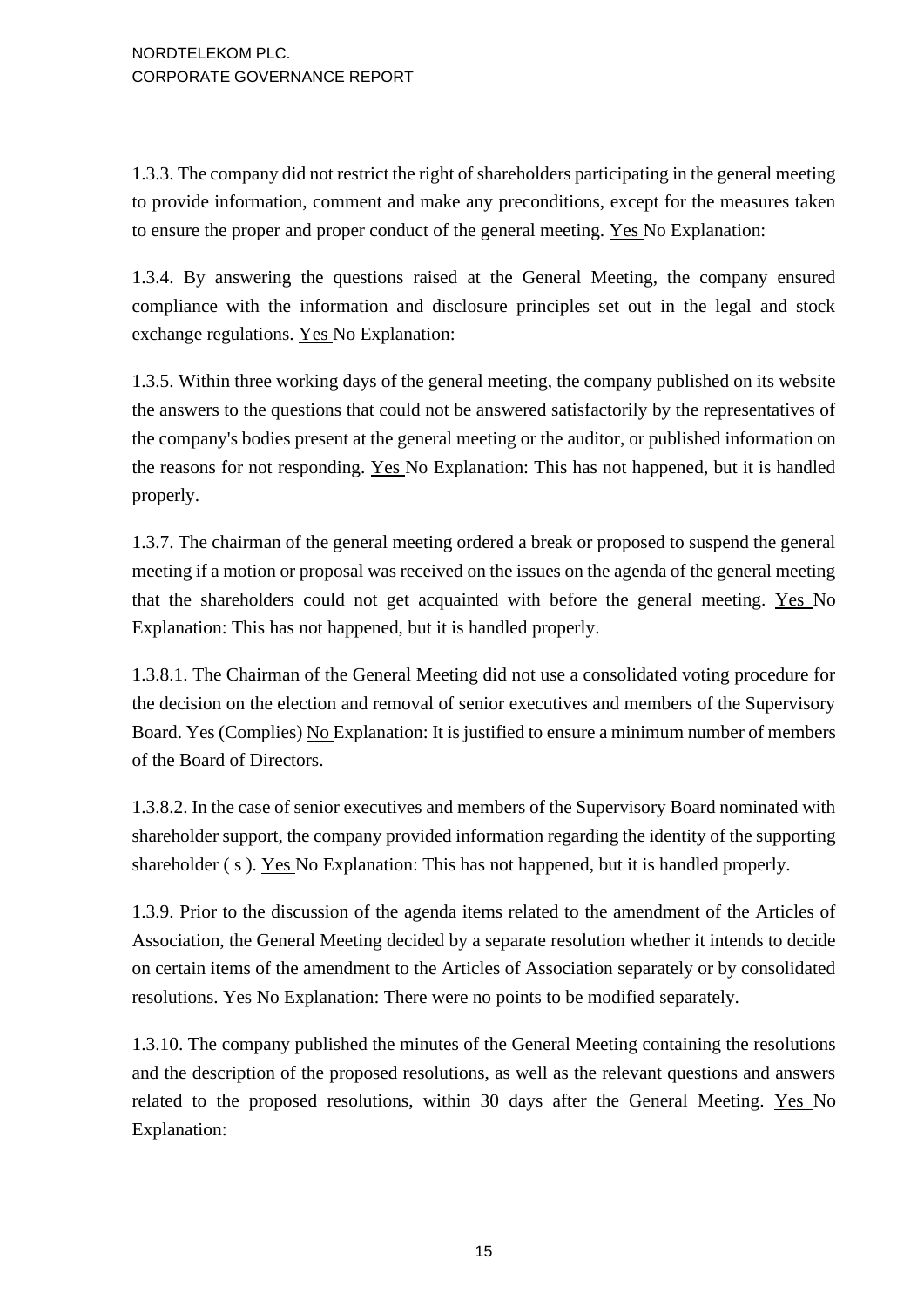Issues covered by point 1.5 repealed

1.6.1.1. The Company's disclosure policies cover electronic, Internet-based disclosure procedures. Yes (Complies) No Explanation: The Company acts in accordance with the law during the disclosures.

1.6.1.2. The company's website is designed with disclosure in mind and investor information in mind. Yes No Explanation:

1.6.2.1. The company has internal disclosure regulations that cover the handling of the information listed in section 1.6.2 of the Recommendations. Yes (Complies) No (Please explain) Explanation: The Company develops its disclosure policy in accordance with the law, the size of the Company does not justify special internal regulations in this regard.

1.6.2.2. The company's internal regulations cover the classification of events that are significant for disclosure. Yes (Complies) No (Please explain) Explanation: The Company develops its disclosure policy in accordance with the law, the size of the Company does not justify special internal regulations in this regard.

1.6.2.3. The Board of Directors has assessed the effectiveness of the disclosure processes. Yes No Explanation:

1.6.2.4. The company has published the results of its review of disclosure processes. Yes (Complies) No (Please explain) Explanation: The results of the examination of the disclosure processes may violate business secrets, however, the Company will change its disclosure policy in accordance with legal requirements.

1.6.3. The company has published its annual corporate calendar. Yes No Explanation: In the absence of a legal obligation.

1.6.4. The Company has disclosed its strategy, business ethics and policies for other stakeholders. Yes (Complies) No Explanation: The Company operates in accordance with the law.

1.6.5. The company has published information on the professional careers of the members of the Board of Directors, the Supervisory Board and the Management in its annual report or on its website. Yes No Explanation: This was not done in the absence of a legal obligation.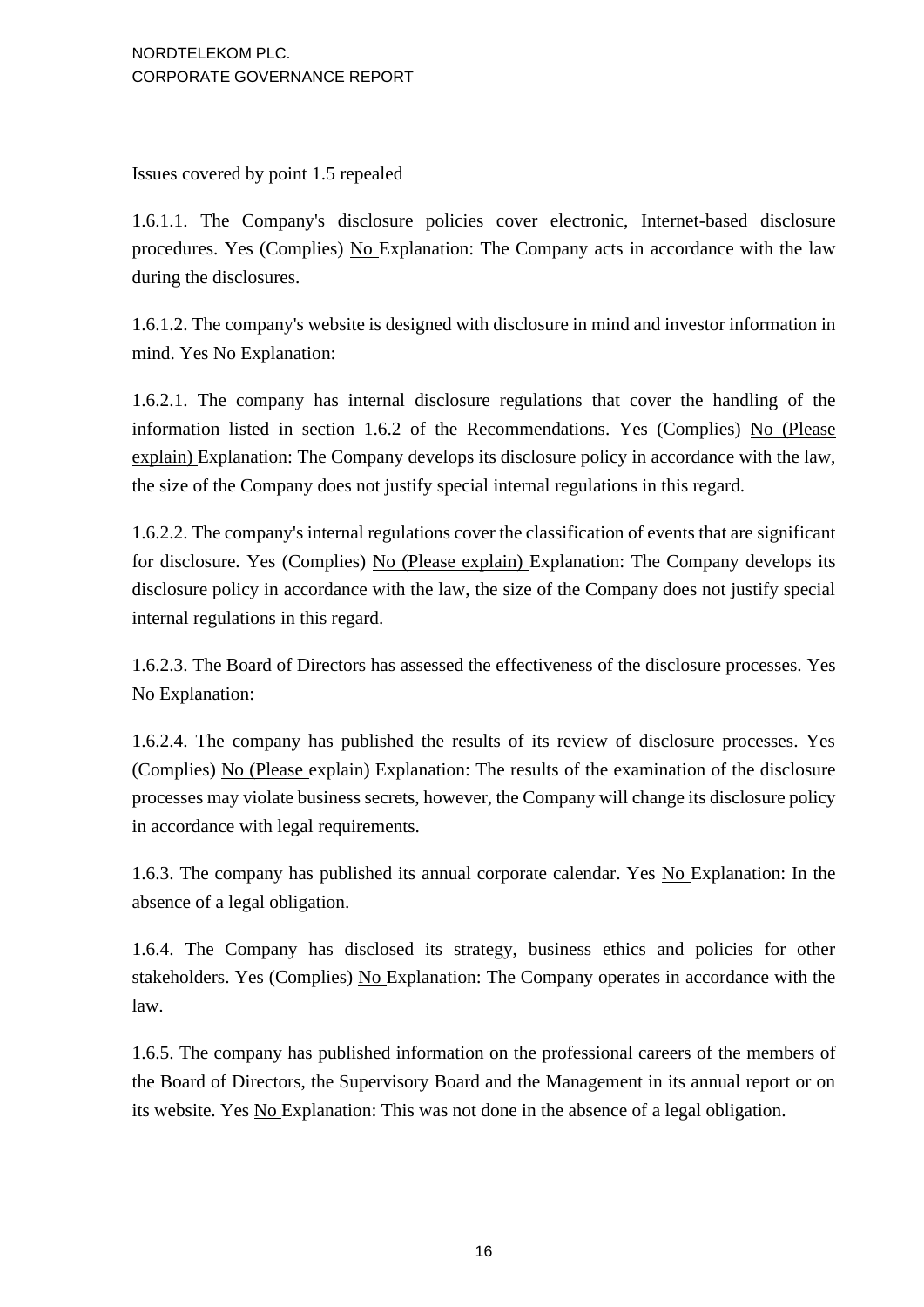1.6.6. The company has disclosed relevant information on the work of the Board of Directors, the Supervisory Board and the management, their evaluation and changes during the year. Yes No Explanation: In the absence of a legal obligation.

1.6.7.1-2. matters covered by points 1 to 4 are repealed

1.6.8. The company has published its risk management guidelines and information on its internal control system and key risks and management principles. Yes No Explanation: The size of the Company does not justify it. The internal audit function is performed by the Audit Committee, the rules of operation of which have been published in the Articles of Association.

1.6.9.1. The Company has disclosed insider guidelines regarding the trading of the Company's shares in securities. Yes No Explanation: Applicable legislation applies.

1.6.9.2. The Company has disclosed the shareholdings of the members of the Board of Directors, the Supervisory Board and the management in the Company's securities in the annual report or otherwise. Yes No Explanation: This has not happened, but it is handled properly.

1.6.10. The Company has disclosed the relationship of the members of the Board of Directors, the Supervisory Board and the Management with any third party that may affect its operations. Yes No

2.1.1. The company's articles of association contain clear provisions on the duties and powers of the general meeting and the board of directors. Yes No Explanation:

2.2.1. The Board of Directors has a set of rules of procedure which determine the preparation and conduct of meetings and the decisions taken, as well as other matters concerning the operation of the Board of Directors. Yes No Explanation:

2.2.2. The procedure for nominating members of the board of directors shall be made public by the company. Yes (Complies) No Explanation: The Company does not restrict the exercise of shareholder rights.

2.3.1. The rules of procedure and work plan of the Supervisory Board shall also detail the operation, powers and tasks of the Committee, as well as the administrative rules and processes according to which the Supervisory Board acts. Yes (Complies ) No Explanation: The Company has a Board of Directors.

2.4.1.1. The Board of Directors and the Supervisory Board met regularly at pre-determined intervals. Yes No Explanation: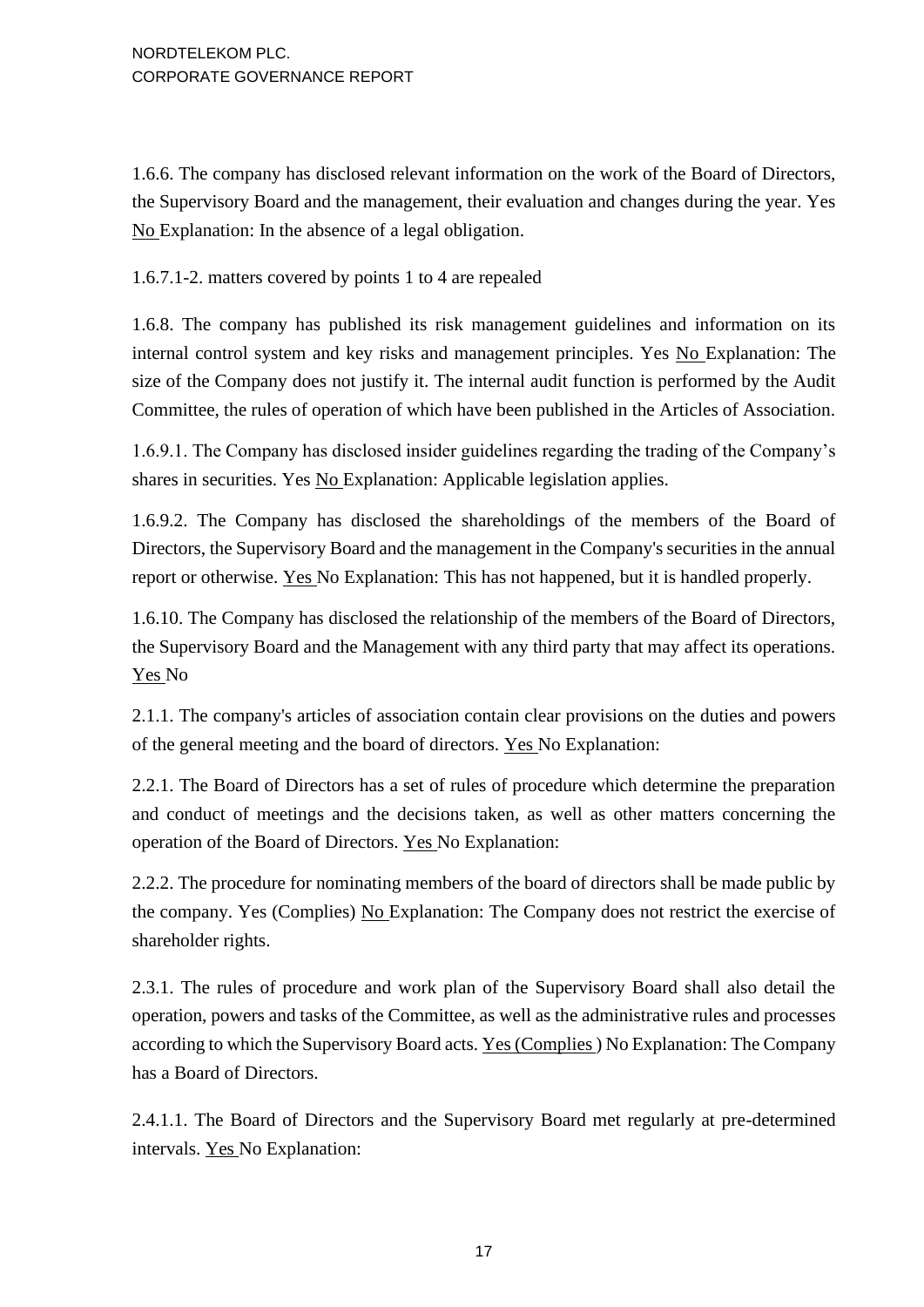2.4.1.2. The rules of procedure of the Board of Directors and the Supervisory Board provide for the holding of unforeseen meetings and decision-making by electronic means. Yes No Explanation:

2.4.2.1. Board members shall have access to the submissions of that board meeting at least five working days prior to that board meeting. Yes No Explanation:

2.4.2.2. The company ensured the regular conduct of the meetings and the preparation of minutes of the meetings, and the management of the documentation and resolutions of the Board of Directors and the Supervisory Board. Yes No Explanation:

2.4.3. The rules of procedure regulate the regular or occasional participation of non-board members in board meetings. Yes No Explanation:

2.5.1. The members of the Board of Directors and the Supervisory Board were nominated and elected in a transparent manner, and the information about the candidates was published in due time prior to the General Meeting. Yes No Explanation:

2.5.2. The composition and number of bodies comply with the principles set out in Section 2.5.2 of the Recommendations. Yes No Explanation:

2.5.3. The company ensured that the newly elected members of the board could get to know the structure and operation of the company and the duties to be performed as members of the board. Yes No Explanation:

2.6.1. At regular intervals (in connection with the preparation of the annual Corporate Governance Report), the Board of Directors / Supervisory Board requested confirmation of independence from its members who were considered independent. Yes No Explanation:

2.6.2. The company provides information on the means by which the board of directors objectively evaluates the activities of the management. Yes (Complies ) No (Complies) Explanation: Management separate from the Board of Directors does not operate at the Company.

2.6.3. The company has published on its website its guidelines on the independence of the board of directors / supervisory board and the independence criteria applied. Yes (Complies)  $N<sub>0</sub>$ Explanation: Non -statutory independence criteria have not been set by the Company.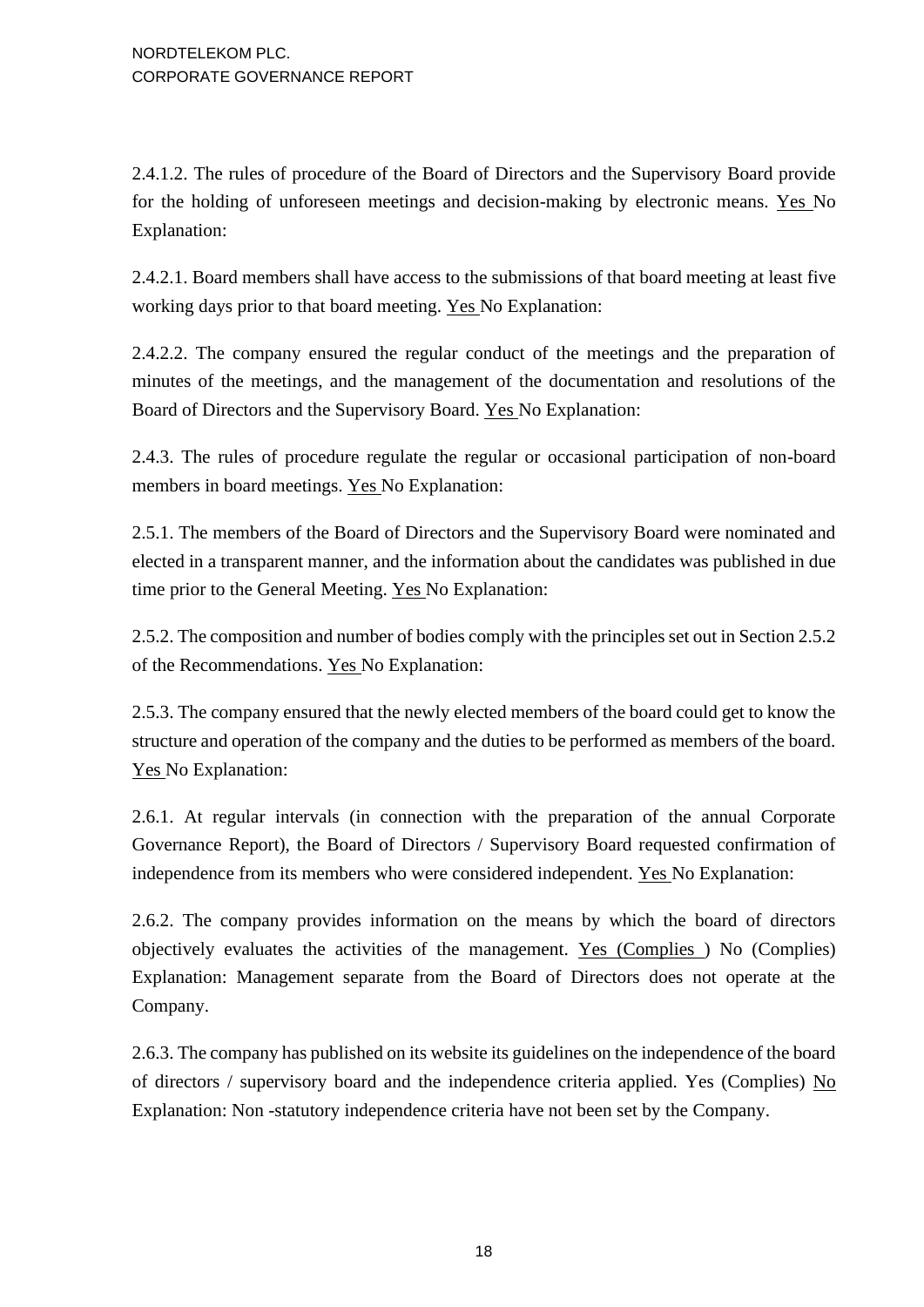2.6.4. There is no member of the company's Supervisory Board who has held a position on the company's board of directors or management in the five years prior to his or her nomination, excluding cases where employee participation is ensured. Yes (Complies ) No Explanation: The Company has a Board of Directors.

2.7.1. A member of the board of directors / board of directors has informed the board of directors / board of directors (supervisory board / audit committee) if he or she (or a person related to him or her or a relative) has a significant personal interest in a transaction of the company (or any of its subsidiaries). Yes No Explanation: This has not happened, but it is handled properly.

2.7.2. Transactions and orders between members of the board and management (and persons closely related to them) and the company (or its subsidiary) have been executed and approved in accordance with the company's general business practice, but with stricter transparency rules than the general business practice . Yes No Explanation:

2.7.3. The member of the board informed the supervisory board / audit committee (nomination committee) if he / she had not received a request for board membership or a management position at a company belonging to the group. Yes No Explanation: This has not happened, but it is handled properly.

2.7.4. The Board of Directors has established guidelines for the flow of information and the handling of inside information within the company and monitors compliance with them. Yes (Complies) No Explanation: The size of the Company does not justify it, the legal provisions apply.

2.8.1. The company has established an independent internal control function, which is accountable to the audit committee / supervisory board. Yes No Explanation:

2.8.2. Internal control has unrestricted access to all information required for investigations. Yes No Explanation:

2.8.3. Shareholders were informed about the operation of the internal control system. Yes No Explanation: to the extent required by law.

2.8.4. The company has a compliance function. Yes No Explanation: To the extent required by the size of the Company and the law.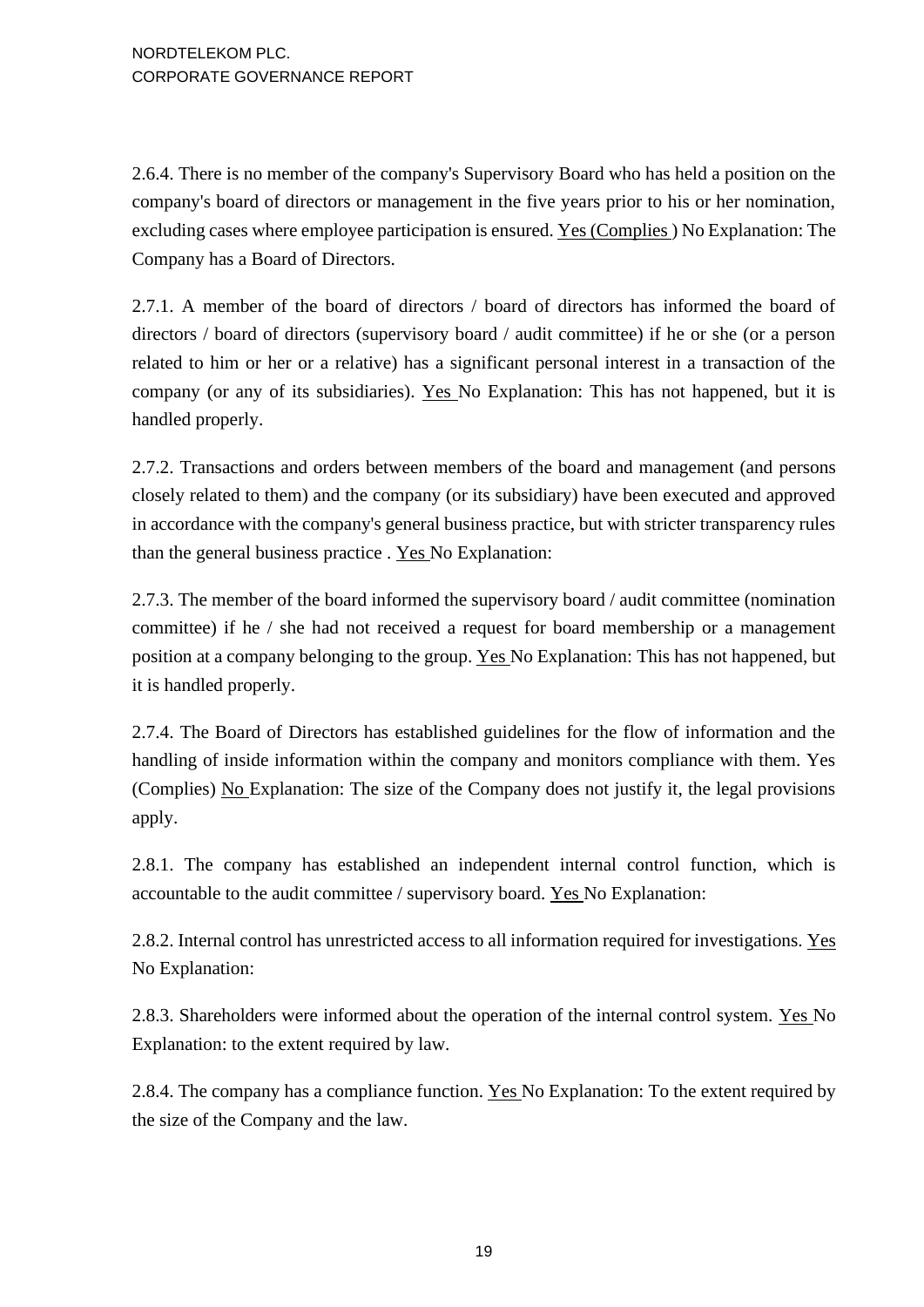2.8.5.1. The board of directors or a committee operated by it is responsible for overseeing and managing the company's overall risk management. Yes No Explanation:

2.8.5.2. The appropriate body of the company and the general meeting were informed about the effectiveness of the risk management procedures. Yes No Explanation: In the absence of a legal obligation.

2.8.6. The Board of Directors has developed risk management principles tailored to the specificities of the sector and the company, involving the relevant areas. Yes No Explanation: The size of the Company does not justify and in the absence of a legal obligation.

2.8.7. The Board of Directors has formulated the principles related to the system of internal controls that ensure the management and control of the risks affecting the company's operations and the achievement of the company's set performance and profit targets. Yes No Explanation: The size of the Company does not justify and in the absence of a legal obligation.

2.8.8. The functions of the internal control systems shall report at least once to the competent body on the operation of the internal control mechanisms and corporate governance functions. Yes No Explanation: The size of the Company does not justify and in the absence of a legal obligation.

2.9.2. The Board of Directors invited the Company's auditor to the meetings discussing the financial statements. Yes No Explanation:

Level of Compliance with the Proposals The company must indicate whether or not it applies the relevant FTA proposal (Yes / No). The company also has the opportunity to justify deviating from the proposals.

1.1.3. The company's articles of association provide for the possibility for a shareholder to exercise his / her voting rights in his / her absence. Yes No (Explanation :)

1.2.4. The company determined the place and date of the general meeting initiated by the shareholders, taking into account the motion of the initiating shareholders. Yes No (Explanation: this has not happened, but it is handled properly.)